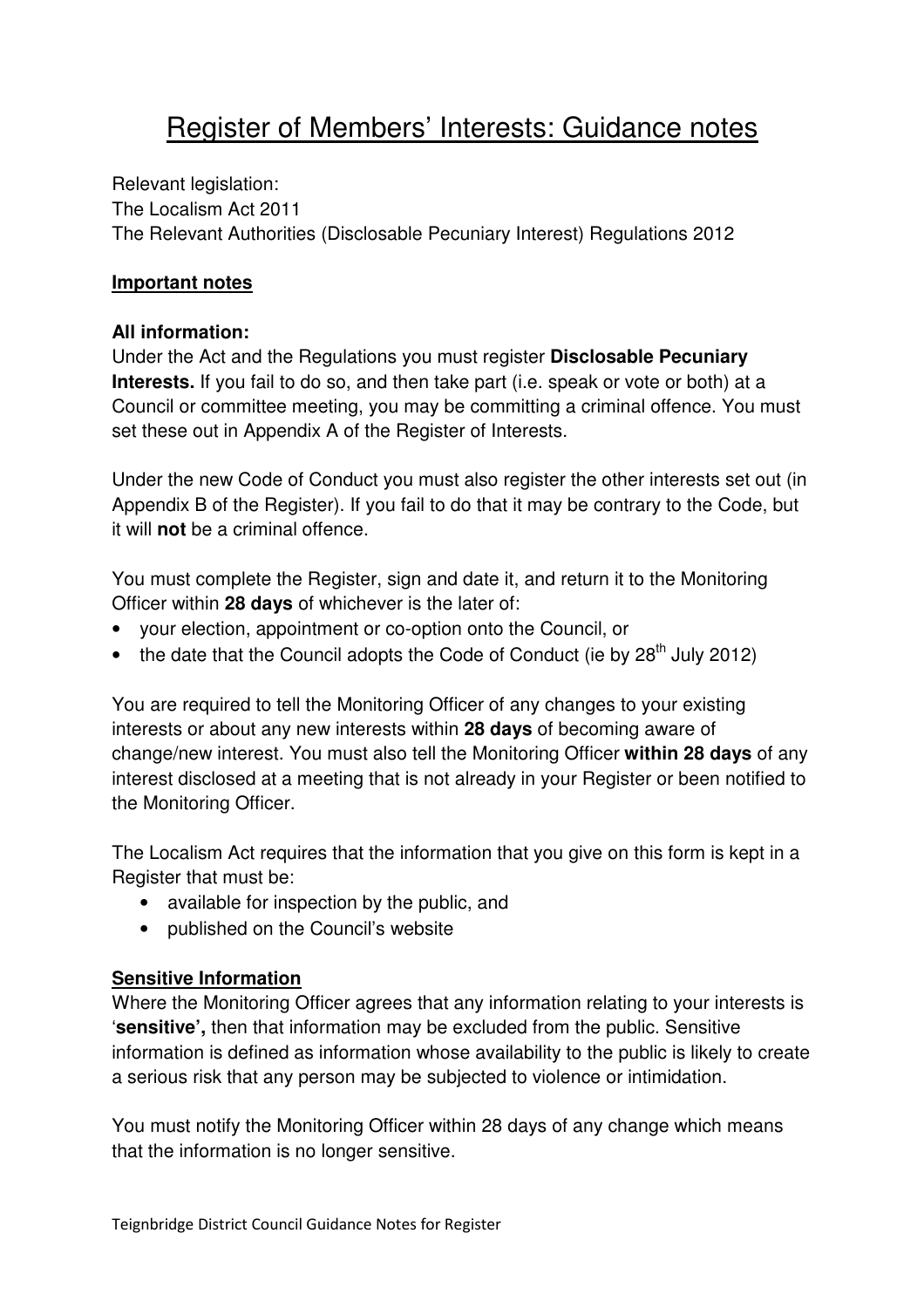## **Explanatory Notes to help you complete the Register**

The new rules on the Members' Code of Conduct have some similarities to the previous rules ("the 2007 Code") but it also has some important differences.

### **Similarities:**

- You still have to comply with the General Principles set by the Nolan Committee,
- You still have to register your interests with the Monitoring Officer
- The interests that you have to register are similar to those that you had to register before, but the legal description of them has changed. They are no longer 'personal' and 'prejudicial' but 'pecuniary' and 'non-pecuniary'
- The '**disclosable pecuniary interests'** ("DPI") are prescribed by the Regulations but are similar to the list of personal interests under the 2007 Code. You should state whom you work for, name anyone who sponsors you, describe the land you own or rent, any contracts you or your partner have with the Council and the name companies in which you hold shares
- You still need not register interests that are sensitive
- You are still entitled to apply for a dispensation if so many members have a DPI that it hinders the conduct of authority business or for any other reason

### **Differences:**

- There is now no model code and each authority has to adopt its own
- You now have to register the 'disclosable pecuniary interests' **that you are aware of which belong to** your:
	- o Spouse
	- o Civil partner, or
	- $\circ$  The person you live with as though you are husband and wife or civil partners.
- These people are referred to below as your "spouse or partner"
- If you participate in a meeting when you have a DPI, and have no dispensation, you may commit a criminal offence
- It is a requirement that all your registered interests, and those of your spouse or partner, be published on the Council's website as well as being available for inspection at the Council's offices.

In addition to the disclosable pecuniary interests, the Council has resolved that certain **other interests** should also be listed in the register. You need to declare these other interests but can remain in the meeting room and take part in the debate and vote. You **do not need** to include your spouse or partner's 'other interests' in Appendix B of the Register.

### **Appendix A of the Register**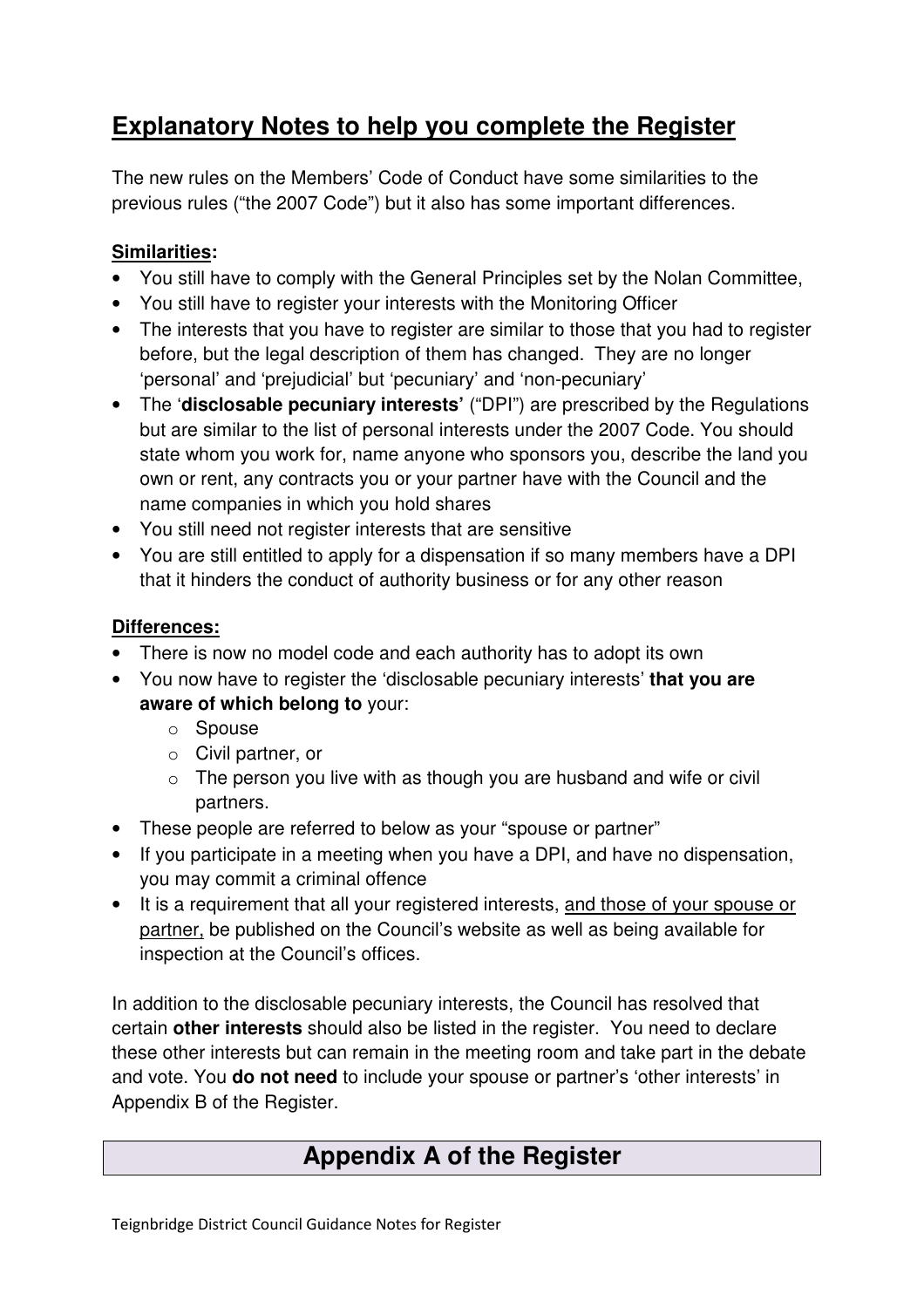# **Disclosable Pecuniary Interests**

### **(Your interests and those interests of your partner and spouse that you are aware of)**

| Employment, office, trade, profession<br>or vocation<br>Definition in the Regulations:<br>You should show every employment,<br>office, trade, profession or vocation that<br>is for profit or gain. Give a short<br>Any employment, office, trade,<br>profession or vocation carried on for<br>description of the activity concerned, for<br>profit or gain<br>example, "Computer Operator" or |
|------------------------------------------------------------------------------------------------------------------------------------------------------------------------------------------------------------------------------------------------------------------------------------------------------------------------------------------------------------------------------------------------|
|                                                                                                                                                                                                                                                                                                                                                                                                |
|                                                                                                                                                                                                                                                                                                                                                                                                |
| "Accountant"                                                                                                                                                                                                                                                                                                                                                                                   |
| State your employer's name and<br>address. If employed by a company, give<br>the name of the company paying your<br>wages or salary, not that of the ultimate<br>holding company.                                                                                                                                                                                                              |
| Where you hold an office, give the name<br>of the person or body which appointed<br>you. In the case of a public office, this<br>will be the authority which pays you. In<br>the case of a teacher in a maintained<br>school, the local education authority; in<br>the case of an aided school, the school's<br>governing body.                                                                |
| You <b>do not</b> need to say how much you<br>earn.                                                                                                                                                                                                                                                                                                                                            |
| Sponsorship                                                                                                                                                                                                                                                                                                                                                                                    |
| Definition in the Regulations:<br>Give the names of people or bodies who<br>have made payments to you towards                                                                                                                                                                                                                                                                                  |
| Any payment or provision of any other<br>your expenses as a Councillor (excluding                                                                                                                                                                                                                                                                                                              |
| financial benefit (other than from the<br>payments made to you by the Council                                                                                                                                                                                                                                                                                                                  |
| relevant authority) made or provided<br>itself) or towards your election expenses                                                                                                                                                                                                                                                                                                              |

Teignbridge District Council Guidance Notes for Register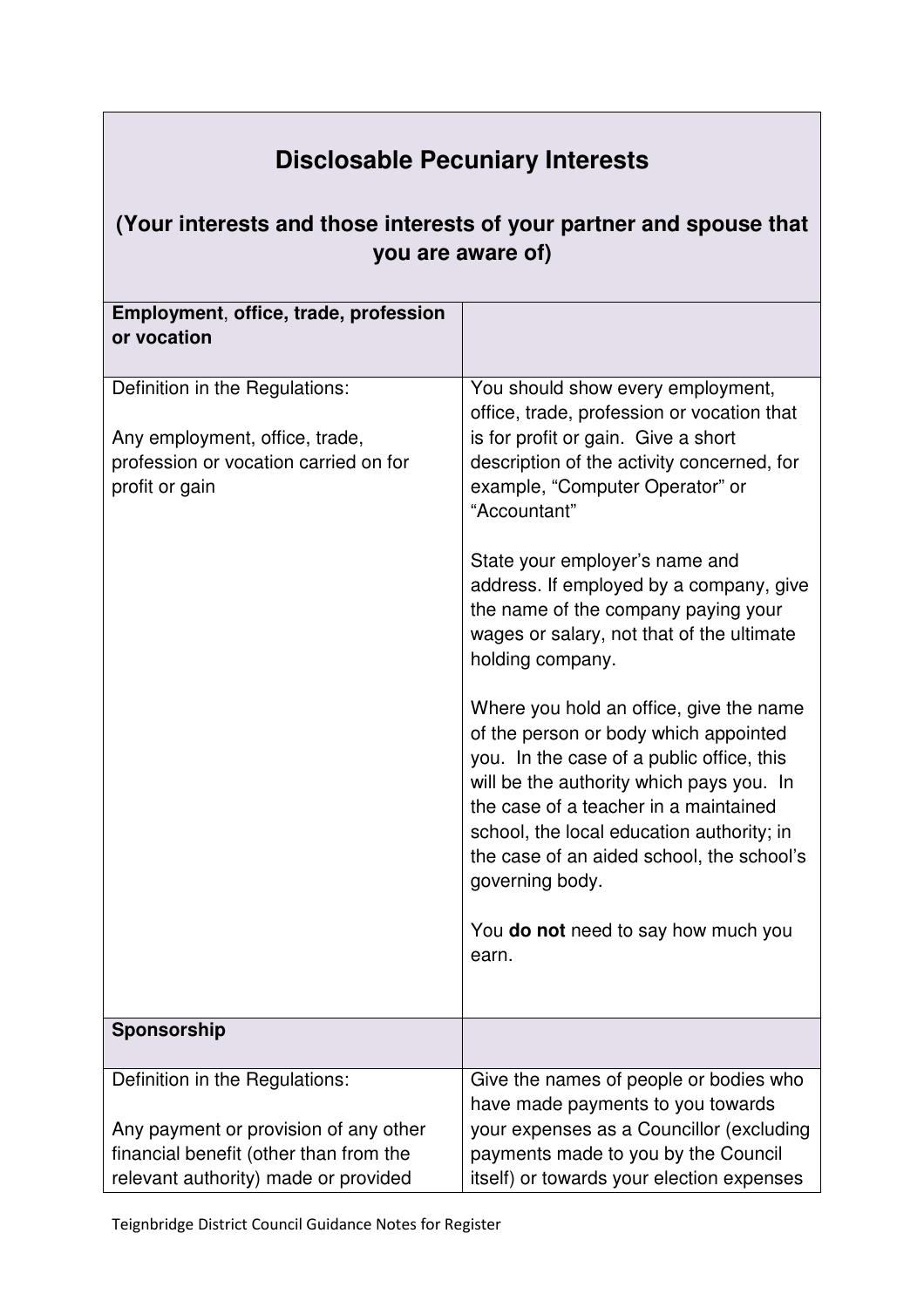| within the relevant period in respect of<br>any expenses incurred by you in carrying<br>out duties as a member, or towards your<br>election expenses.<br>This includes any payment or financial<br>benefit from a trade union within the<br>meaning of the Trade Union and Labour<br>Relations (Consolidation) Act 1992                    | within the last 12 months before the date<br>of this notification.<br>You do not need to give the amounts of<br>any payments.<br>This includes any payment made by your<br>political party and agent at the election<br>and any payment or financial benefit from<br>a trade union.<br>If your spouse or partner is also a<br>councillor you must include any such<br>payments or expenses of which you are<br>aware that s/he has received                                                                                                                                                                                                                                                                                                                                                                                                      |
|--------------------------------------------------------------------------------------------------------------------------------------------------------------------------------------------------------------------------------------------------------------------------------------------------------------------------------------------|--------------------------------------------------------------------------------------------------------------------------------------------------------------------------------------------------------------------------------------------------------------------------------------------------------------------------------------------------------------------------------------------------------------------------------------------------------------------------------------------------------------------------------------------------------------------------------------------------------------------------------------------------------------------------------------------------------------------------------------------------------------------------------------------------------------------------------------------------|
| <b>Contracts</b>                                                                                                                                                                                                                                                                                                                           |                                                                                                                                                                                                                                                                                                                                                                                                                                                                                                                                                                                                                                                                                                                                                                                                                                                  |
| Definition in the Regulations:<br>Any contract which is made between the<br>relevant person (or a body in which the<br>relevant person has a beneficial interest)<br>and the relevant authority:<br>(a) under which goods or services are to<br>be provided or works are to be executed;<br>and<br>(b) which has not been fully discharged | You should describe all current contracts<br>which are:<br>contracts for the supply of goods,<br>services or execution of works to or<br>for the Council or on the Council's<br>behalf; and<br>made between your Council and<br>$\bullet$<br>yourself or<br>made between the Council and a<br>company or firm in which you have a<br>beneficial interest or of which you are<br>a director or a partner or<br>made between the Council and your<br>$\bullet$<br>spouse or partner or a company or<br>firm in which your spouse or partner<br>is a director of business partner (of<br>which you are aware)<br>and which is still operating<br>You do not need to say what the financial<br>arrangements are, but you should say<br>how long the contract is for. Once the<br>contract has been fully discharged it can<br>come off the register. |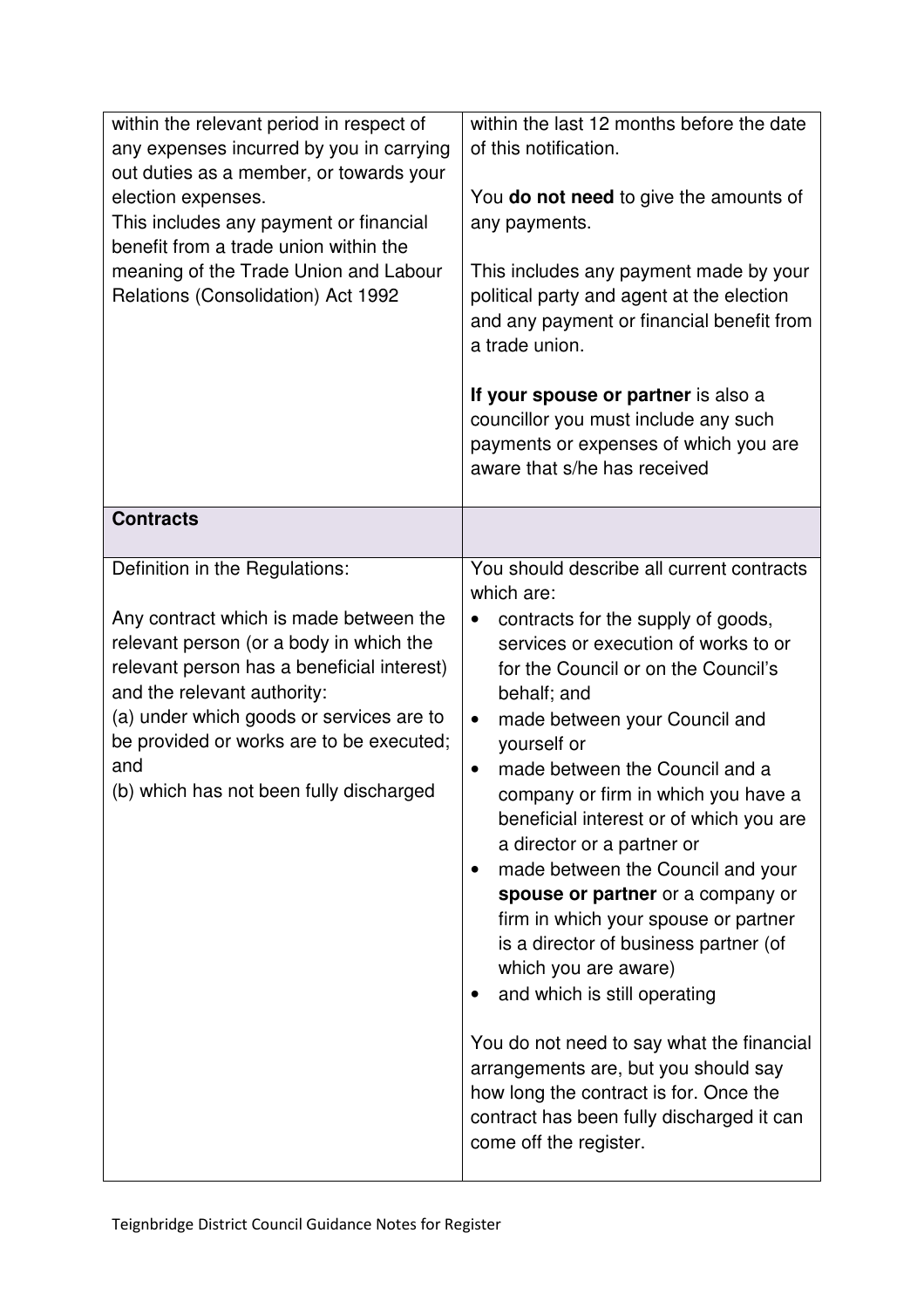| Land                                                                                                                                                           |                                                                                                                                                                                                                                                                                                             |
|----------------------------------------------------------------------------------------------------------------------------------------------------------------|-------------------------------------------------------------------------------------------------------------------------------------------------------------------------------------------------------------------------------------------------------------------------------------------------------------|
| Definition in the Regulations:<br>Any beneficial interest in land which is<br>within the area of the relevant authority                                        | You should include any land in your<br>Council's area in which you (or your<br>spouse or partner) have a beneficial<br>interest: i.e. land in which you have<br>some proprietary interest for your own<br>benefit.                                                                                          |
|                                                                                                                                                                | You should give the address (including<br>postcode) or a brief description to identify<br>it. If you live in the Council's area you<br>should include your home under this<br>heading (whether you occupy it as<br>owner, occupier, lessee, licensee or<br>tenant).                                         |
|                                                                                                                                                                | You should also include any property<br>from which you receive rent, or of which<br>you are the mortgagee.                                                                                                                                                                                                  |
|                                                                                                                                                                | "Land" includes any buildings or parts of<br>buildings, but it does not include an<br>interest such as an easement or other<br>right over land which doesn't carry with it<br>a right for you or your partner or spouse<br>to occupy the land or to receive income<br>from it. You need not register those. |
| <b>Licences</b>                                                                                                                                                |                                                                                                                                                                                                                                                                                                             |
| Definition in the Regulations:<br>Any licence (alone or jointly with others)<br>to occupy land in the area of the relevant<br>authority for a month or longer. | If you (or your spouse or partner) have a<br>licence to occupy land you need only<br>register it if the licence is for a month or<br>longer.                                                                                                                                                                |
| <b>Corporate tenancies</b>                                                                                                                                     |                                                                                                                                                                                                                                                                                                             |
| Definition in the Regulations:<br>Any tenancy where (to your knowledge):                                                                                       | You should list any tenancies of property<br>where the landlord is the Council and<br>the tenant is yourself, or a company of<br>which you (or your spouse or partner) are                                                                                                                                  |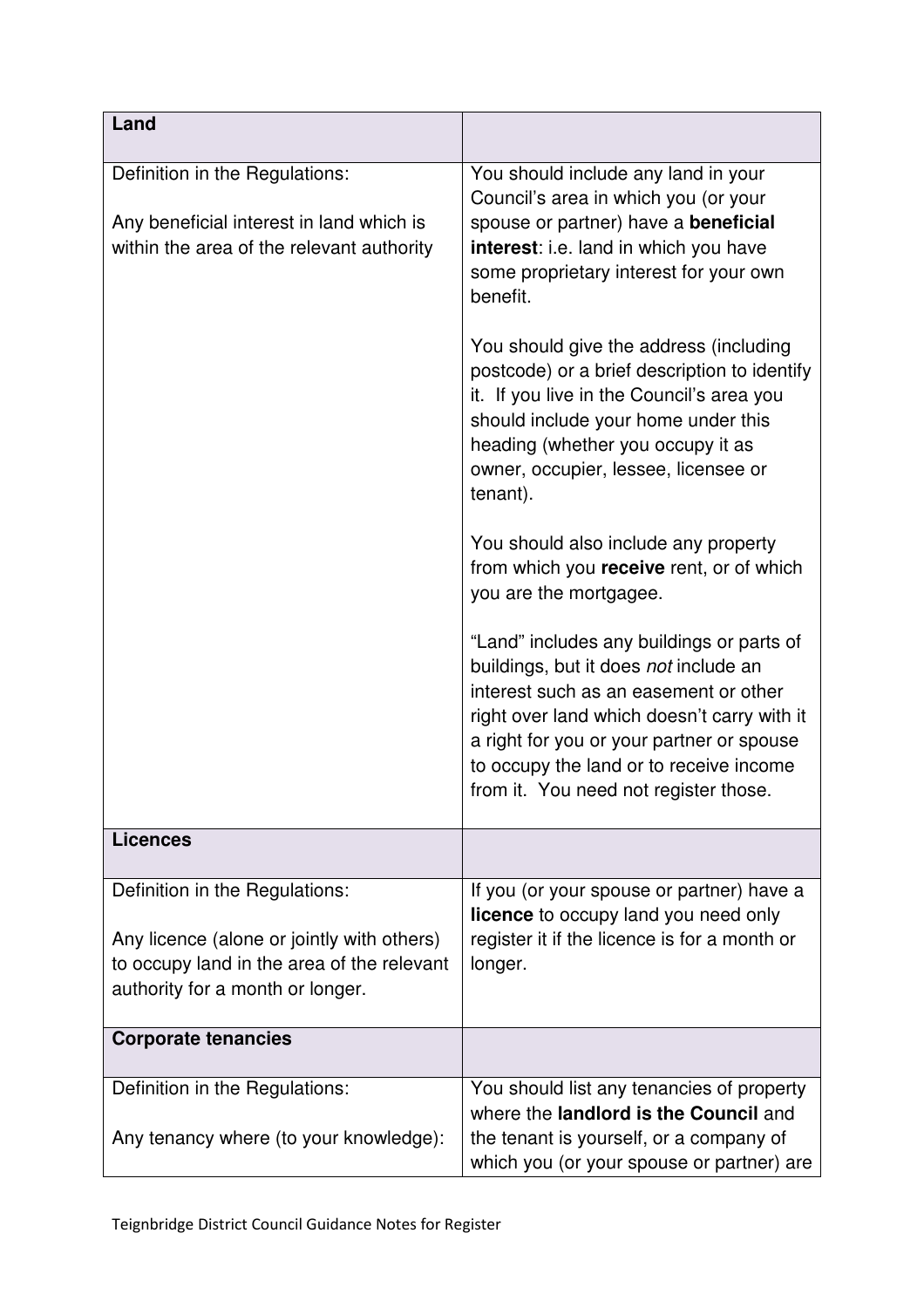| (a) the landlord is the relevant authority;<br>and<br>(b) the tenant is a body in which the<br>relevant person has a beneficial interest                                                                                                                                                                                                                                                                                                                                                                                                                                                                                                                                                                                                                                                                                                                                                                                                                                                    | a director or in whose securities you or<br>they or have a beneficial interest                                                                                                                                                                                                                                                                                                                                                                                                                                                                                      |
|---------------------------------------------------------------------------------------------------------------------------------------------------------------------------------------------------------------------------------------------------------------------------------------------------------------------------------------------------------------------------------------------------------------------------------------------------------------------------------------------------------------------------------------------------------------------------------------------------------------------------------------------------------------------------------------------------------------------------------------------------------------------------------------------------------------------------------------------------------------------------------------------------------------------------------------------------------------------------------------------|---------------------------------------------------------------------------------------------------------------------------------------------------------------------------------------------------------------------------------------------------------------------------------------------------------------------------------------------------------------------------------------------------------------------------------------------------------------------------------------------------------------------------------------------------------------------|
| <b>Securities</b>                                                                                                                                                                                                                                                                                                                                                                                                                                                                                                                                                                                                                                                                                                                                                                                                                                                                                                                                                                           |                                                                                                                                                                                                                                                                                                                                                                                                                                                                                                                                                                     |
| Definition in the Regulations:<br>Any beneficial interest in securities of a<br>body where:<br>(a) that body (to your knowledge) has a<br>place of business or land in the area of<br>the relevant authority; and<br>(b) either:<br>(i) the total nominal value of the<br>securities exceeds £25,000 or one<br>hundredth of the total issued share<br>capital of that body; or<br>(ii) if the share capital of that body is of<br>more than one class, the total nominal<br>value of the shares of any one class in<br>which the relevant person has a<br>beneficial interest exceeds one<br>hundredth of the total issued share<br>capital of that class.<br>In this context "securities" means shares,<br>debentures, debenture stock, loan stock,<br>bonds, units of a collective investment<br>scheme within the meaning of the<br><b>Financial Services and Markets Act 2000</b><br>and other securities of any description,<br>other than money deposited with a<br>building society. | You should list the names of any<br>companies, industrial and provident<br>societies or other corporate bodies that<br>(to your knowledge) have land or a place<br>of business in the Council's area and in<br>which you (or your spouse or partner)<br>hold shares or other securities of over<br>£25,000 or one hundredth of the total<br>issued share capital.<br>The <b>extent</b> of your interest or the actual<br>amount of your holding doesn't need to<br>be disclosed, and you do not need to<br>disclose money in a bank or building<br>society account. |

# **Appendix B of the Register**

# **Other interests that should be registered**